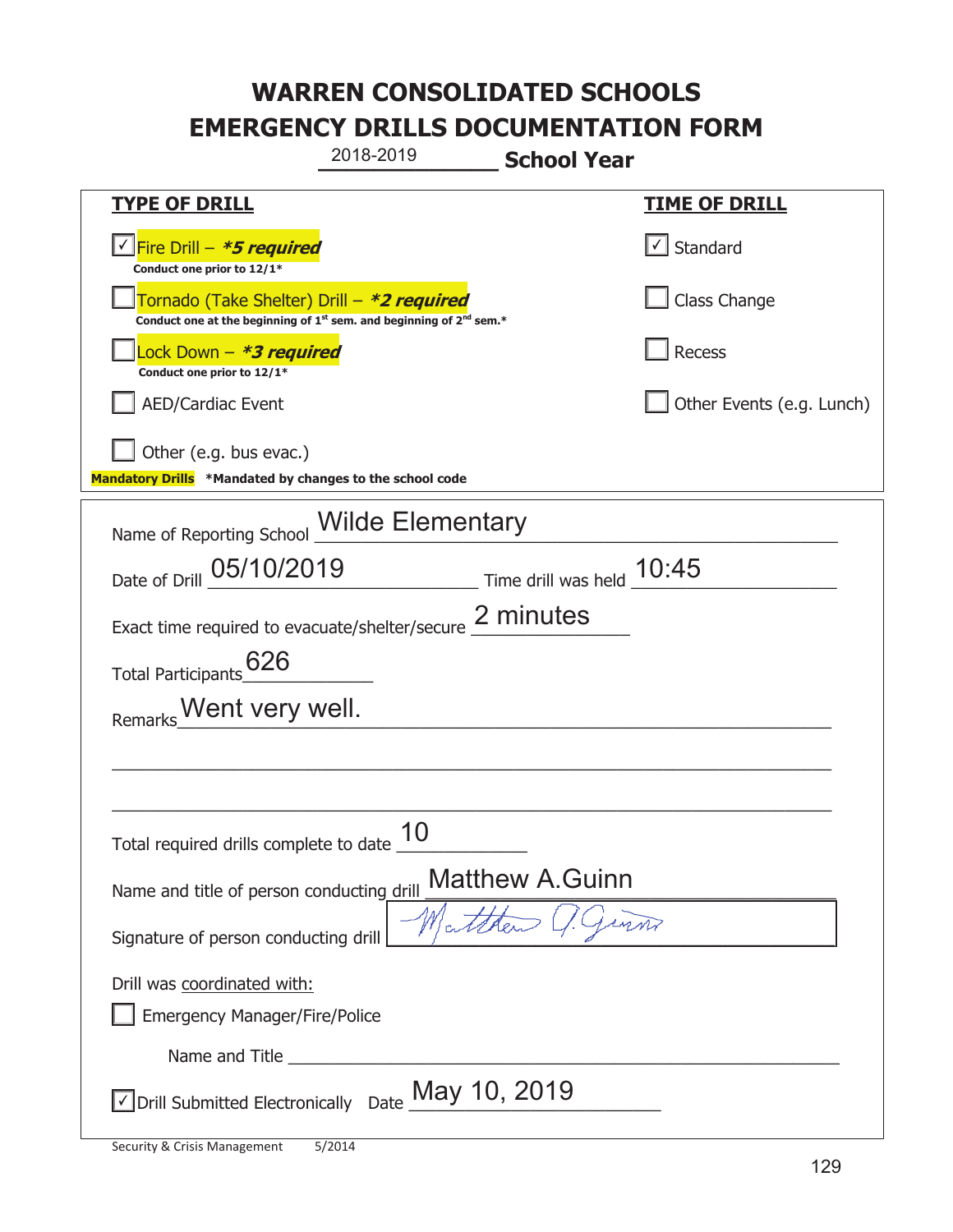|                                                                                                                             | 2018-2019                                          | <b>School Year</b>                                                                                                    |                           |
|-----------------------------------------------------------------------------------------------------------------------------|----------------------------------------------------|-----------------------------------------------------------------------------------------------------------------------|---------------------------|
| <b>TYPE OF DRILL</b>                                                                                                        |                                                    |                                                                                                                       | <u>TIME OF DRILL</u>      |
| Fire Drill - *5 required<br>Conduct one prior to 12/1*                                                                      |                                                    |                                                                                                                       | √ Standard                |
| Tornado (Take Shelter) Drill – *2 required<br>Conduct one at the beginning of $1^{st}$ sem. and beginning of $2^{nd}$ sem.* |                                                    |                                                                                                                       | Class Change              |
| ock Down – <b>*<i>3 required</i></b><br>Conduct one prior to 12/1*                                                          |                                                    |                                                                                                                       | Recess                    |
| <b>AED/Cardiac Event</b>                                                                                                    |                                                    |                                                                                                                       | Other Events (e.g. Lunch) |
| Other (e.g. bus evac.)<br>Mandatory Drills *Mandated by changes to the school code                                          |                                                    |                                                                                                                       |                           |
| Name of Reporting School Milde Elementary                                                                                   |                                                    |                                                                                                                       |                           |
| Date of Drill _4-11-2019                                                                                                    |                                                    |                                                                                                                       |                           |
| Exact time required to evacuate/shelter/secure 3 minutes                                                                    |                                                    |                                                                                                                       |                           |
| 689<br><b>Total Participants</b>                                                                                            |                                                    |                                                                                                                       |                           |
| Remarks                                                                                                                     | Drill went well. Everyone made it outside quickly. |                                                                                                                       |                           |
|                                                                                                                             |                                                    |                                                                                                                       |                           |
|                                                                                                                             |                                                    |                                                                                                                       |                           |
| Total required drills complete to date $\frac{9}{10}$                                                                       |                                                    |                                                                                                                       |                           |
| Name and title of person conducting drill                                                                                   |                                                    | <b>Matthew A. Guinn</b>                                                                                               |                           |
| Signature of person conducting drill                                                                                        |                                                    | <u> 1989 - Johann Barbara, martin amerikan basar dan berasal dalam basar dalam basar dalam basar dalam basar dala</u> |                           |
| Drill was coordinated with:                                                                                                 |                                                    |                                                                                                                       |                           |
| <b>Emergency Manager/Fire/Police</b>                                                                                        |                                                    |                                                                                                                       |                           |
|                                                                                                                             |                                                    |                                                                                                                       |                           |
|                                                                                                                             |                                                    |                                                                                                                       |                           |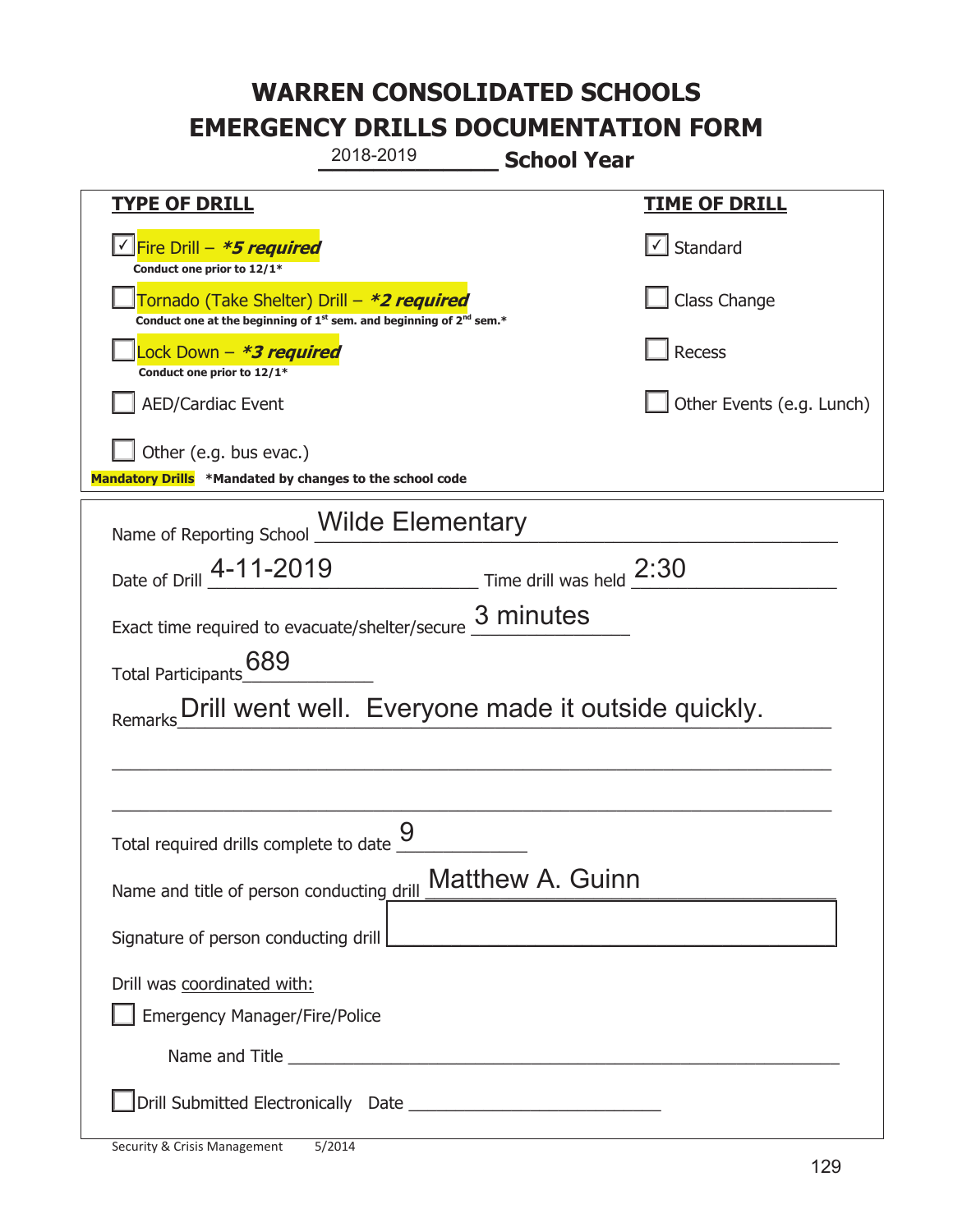| <u>TYPE OF DRILL</u>                                                                                                                      | <b>TIME OF DRILL</b>      |  |
|-------------------------------------------------------------------------------------------------------------------------------------------|---------------------------|--|
| Fire Drill - *5 required<br>Conduct one prior to 12/1*                                                                                    | √ Standard                |  |
| Tornado (Take Shelter) Drill - *2 required<br>Conduct one at the beginning of 1 <sup>st</sup> sem. and beginning of 2 <sup>nd</sup> sem.* | Class Change              |  |
| Lock Down – <b>*<i>3 required</i></b><br>Conduct one prior to 12/1*                                                                       | <b>Recess</b>             |  |
| AED/Cardiac Event                                                                                                                         | Other Events (e.g. Lunch) |  |
| Other (e.g. bus evac.)<br>Mandatory Drills *Mandated by changes to the school code                                                        |                           |  |
| Name of Reporting School <b>Wilde Elementary</b>                                                                                          |                           |  |
|                                                                                                                                           |                           |  |
| Date of Drill 03-06-2019<br>Time drill was held 10:05                                                                                     |                           |  |
| Exact time required to evacuate/shelter/secure 2 min 12 secs                                                                              |                           |  |
|                                                                                                                                           |                           |  |
| Total Participants 529                                                                                                                    |                           |  |
| Drill went very well. Kids knew what to do and where to go.<br>Remarks                                                                    |                           |  |
|                                                                                                                                           |                           |  |
|                                                                                                                                           |                           |  |
| Total required drills complete to date                                                                                                    |                           |  |
| <b>Matthew A. Guinn</b>                                                                                                                   |                           |  |
| Name and title of person conducting drill                                                                                                 |                           |  |
| Signature of person conducting drill                                                                                                      |                           |  |
| Drill was coordinated with:                                                                                                               |                           |  |
| <b>Emergency Manager/Fire/Police</b>                                                                                                      |                           |  |
| Name and Title                                                                                                                            |                           |  |
| $\sqrt{}$ Drill Submitted Electronically Date $\underline{\text{03}}$ -06-2019                                                            |                           |  |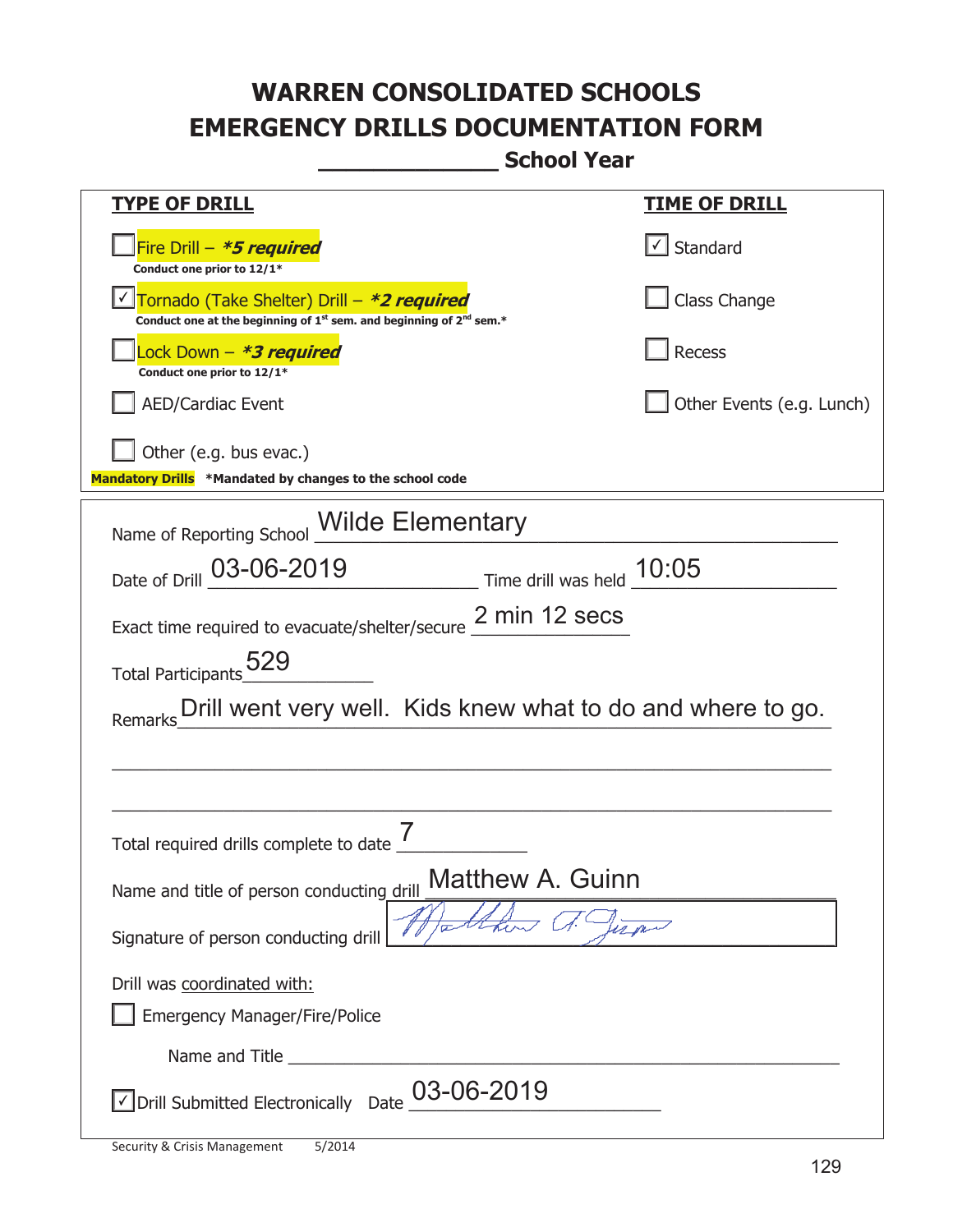| <u>TYPE OF DRILL</u>                                                                                                        | <u>TIME OF DRILL</u>              |  |
|-----------------------------------------------------------------------------------------------------------------------------|-----------------------------------|--|
| Fire Drill - *5 required<br>Conduct one prior to 12/1*                                                                      | $\lfloor \angle \rfloor$ Standard |  |
| Tornado (Take Shelter) Drill – *2 required<br>Conduct one at the beginning of $1^{st}$ sem. and beginning of $2^{nd}$ sem.* | Class Change                      |  |
| Lock Down - *3 required<br>Conduct one prior to 12/1*                                                                       | Recess                            |  |
| <b>AED/Cardiac Event</b>                                                                                                    | Other Events (e.g. Lunch)         |  |
| Other (e.g. bus evac.)<br>Mandatory Drills *Mandated by changes to the school code                                          |                                   |  |
| Name of Reporting School <i>Wilde</i> Elementary                                                                            |                                   |  |
| Date of Drill 2-27-2019 Time drill was held 10:05                                                                           |                                   |  |
| Exact time required to evacuate/shelter/secure 2 minutes                                                                    |                                   |  |
| Total Participants <sub>_0</sub> 561                                                                                        |                                   |  |
| Remarks The drill went well. Staff and students                                                                             |                                   |  |
| responded quickly and efficiently.                                                                                          |                                   |  |
|                                                                                                                             |                                   |  |
| Total required drills complete to date                                                                                      |                                   |  |
| <b>Matthew A. Guinn</b><br>Name and title of person conducting drill                                                        |                                   |  |
| Signature of person conducting drill                                                                                        |                                   |  |
| Drill was coordinated with:                                                                                                 |                                   |  |
| <b>Emergency Manager/Fire/Police</b>                                                                                        |                                   |  |
|                                                                                                                             |                                   |  |
| $\sqrt{\phantom{a}}$ Drill Submitted Electronically Date $\_$ 02-27-2019                                                    |                                   |  |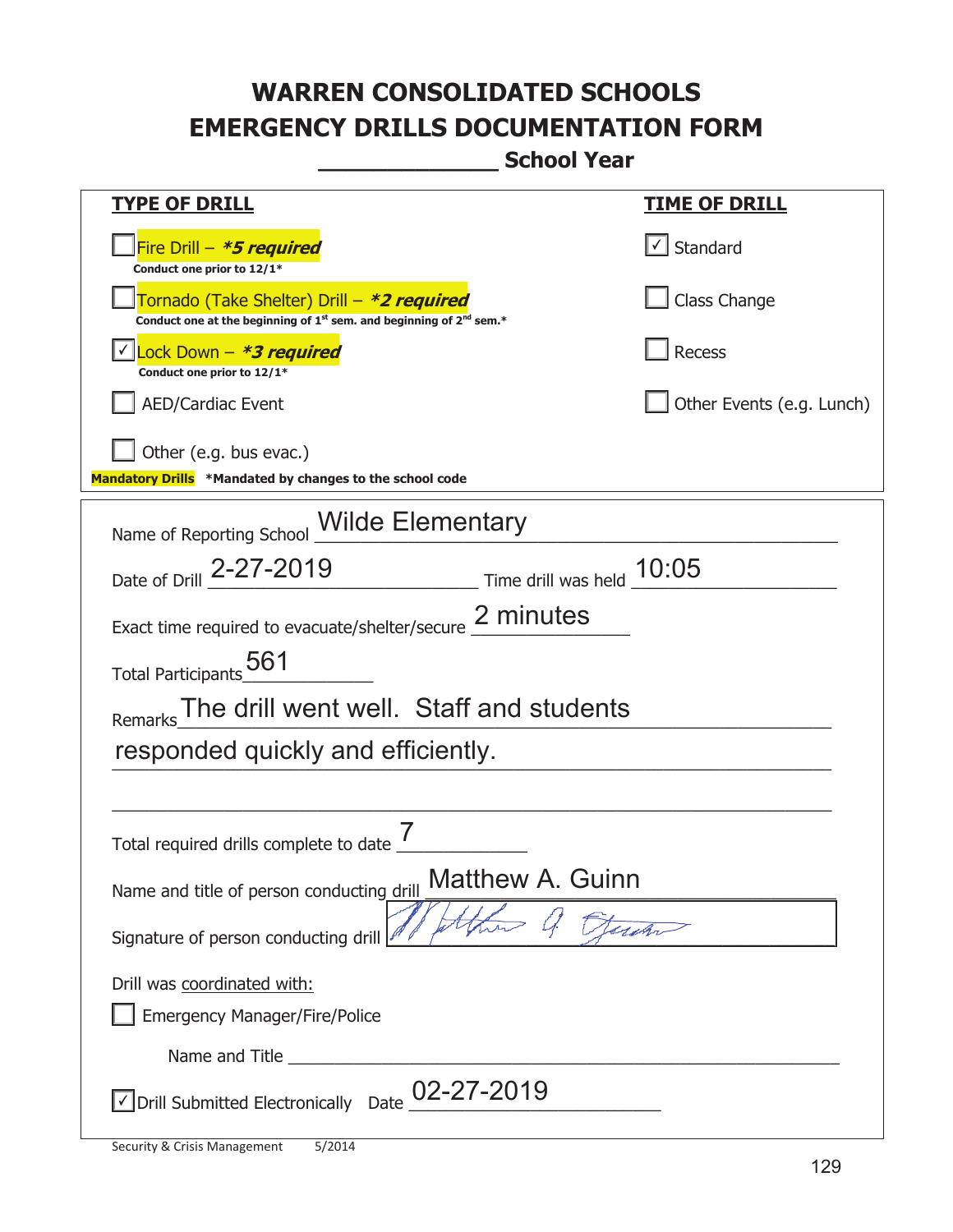| 2018-2019<br><b>School Year</b>                                                                                             |                              |  |
|-----------------------------------------------------------------------------------------------------------------------------|------------------------------|--|
| <b>TYPE OF DRILL</b>                                                                                                        | <u>TIME OF DRILL</u>         |  |
| Fire Drill - *5 required<br>Conduct one prior to 12/1*                                                                      | $\vert \cdot \vert$ Standard |  |
| Tornado (Take Shelter) Drill - *2 required<br>Conduct one at the beginning of $1^{st}$ sem. and beginning of $2^{nd}$ sem.* | Class Change                 |  |
| Lock Down - *3 required<br>Conduct one prior to 12/1*                                                                       | Recess                       |  |
| <b>AED/Cardiac Event</b>                                                                                                    | Other Events (e.g. Lunch)    |  |
| Other (e.g. bus evac.)<br>Mandatory Drills *Mandated by changes to the school code                                          |                              |  |
| Name of Reporting School <b>Wilde Elementary</b>                                                                            |                              |  |
| Date of Drill 1-10-2019 Time drill was held 1:15                                                                            |                              |  |
| Exact time required to evacuate/shelter/secure $2$ min.                                                                     |                              |  |
| Total Participants 641                                                                                                      |                              |  |
| Drill went very well<br>Remarks                                                                                             |                              |  |
|                                                                                                                             |                              |  |
|                                                                                                                             |                              |  |
| 6<br>Total required drills complete to date                                                                                 |                              |  |
| Matthew A. Guinn<br>Name and title of person conducting drill                                                               |                              |  |
| Signature of person conducting drill                                                                                        |                              |  |
| Drill was coordinated with:<br><b>Emergency Manager/Fire/Police</b>                                                         |                              |  |
|                                                                                                                             |                              |  |
| $\vee$ Drill Submitted Electronically Date $1-10-2019$                                                                      |                              |  |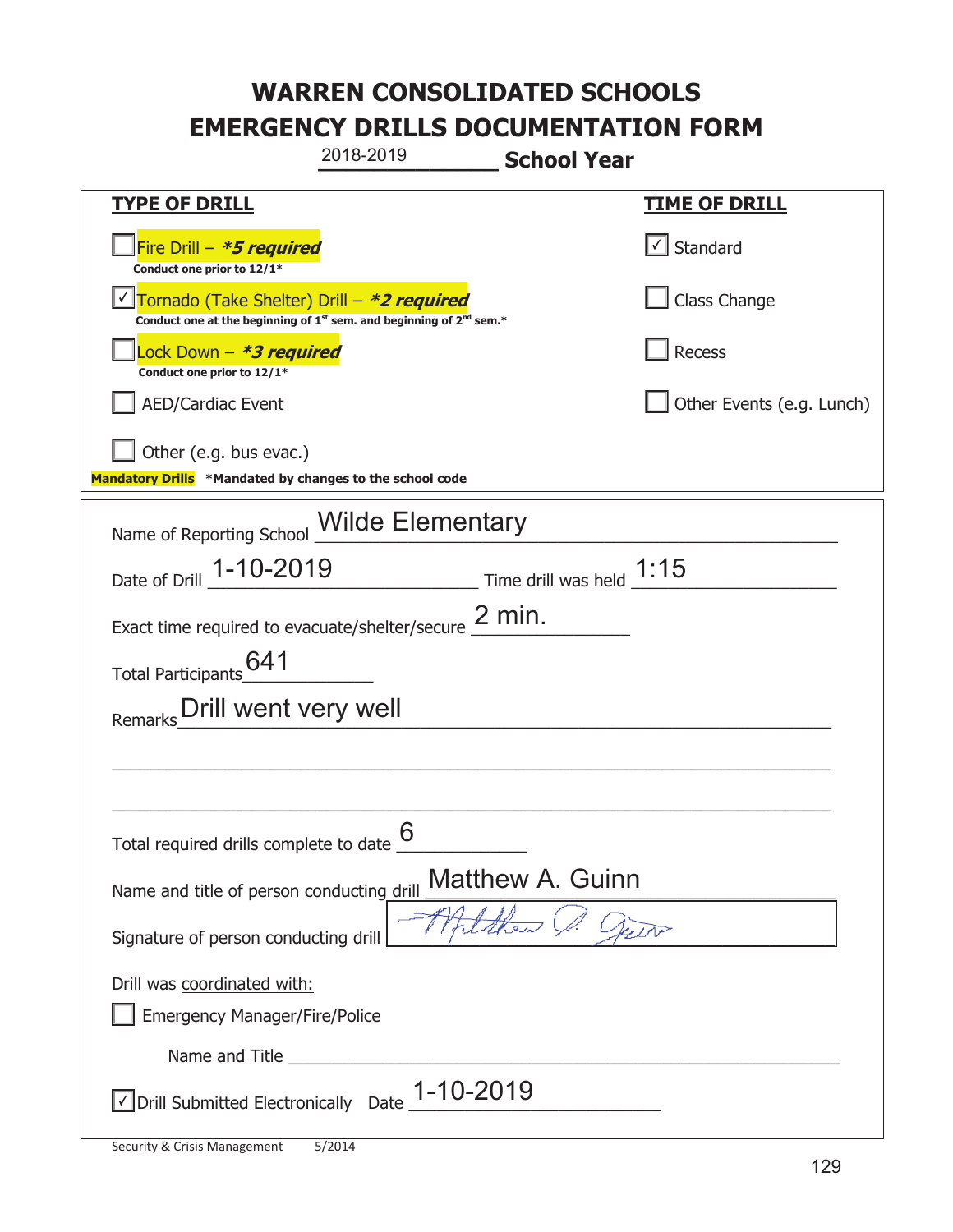| 2018-2019                                                                                                                                 | <b>School Year</b>          |
|-------------------------------------------------------------------------------------------------------------------------------------------|-----------------------------|
| <u>TYPE OF DRILL</u>                                                                                                                      | <u>TIME OF DRILL</u>        |
| Fire Drill - *5 required<br>Conduct one prior to 12/1*                                                                                    | Standard                    |
| Tornado (Take Shelter) Drill – *2 required<br>Conduct one at the beginning of 1 <sup>st</sup> sem. and beginning of 2 <sup>nd</sup> sem.* | Class Change                |
| Lock Down - <b>*3 required</b><br>Conduct one prior to 12/1*                                                                              | Recess                      |
| <b>AED/Cardiac Event</b>                                                                                                                  | Other Events (e.g. Lunch)   |
| Other (e.g. bus evac.)<br>Mandatory Drills *Mandated by changes to the school code                                                        |                             |
|                                                                                                                                           |                             |
| Name of Reporting School Milde Elementary                                                                                                 |                             |
| Date of Drill 12/12/2018                                                                                                                  | Time drill was held $2:00$  |
| Exact time required to evacuate/shelter/secure 1 minute                                                                                   |                             |
| Total Participants <sup>601</sup>                                                                                                         |                             |
| The drill went very well. Students<br>Remarks                                                                                             |                             |
| and staff knew what to do and executed it.                                                                                                |                             |
|                                                                                                                                           |                             |
| 6<br>Total required drills complete to date                                                                                               |                             |
| Name and title of person conducting drill                                                                                                 | Matthew A. Guinn, Principal |
| Signature of person conducting drill                                                                                                      |                             |
| Drill was coordinated with:                                                                                                               |                             |
| <b>Emergency Manager/Fire/Police</b>                                                                                                      |                             |
|                                                                                                                                           |                             |
| $\sqrt{2}$ Drill Submitted Electronically Date $\_12/12/2018$                                                                             |                             |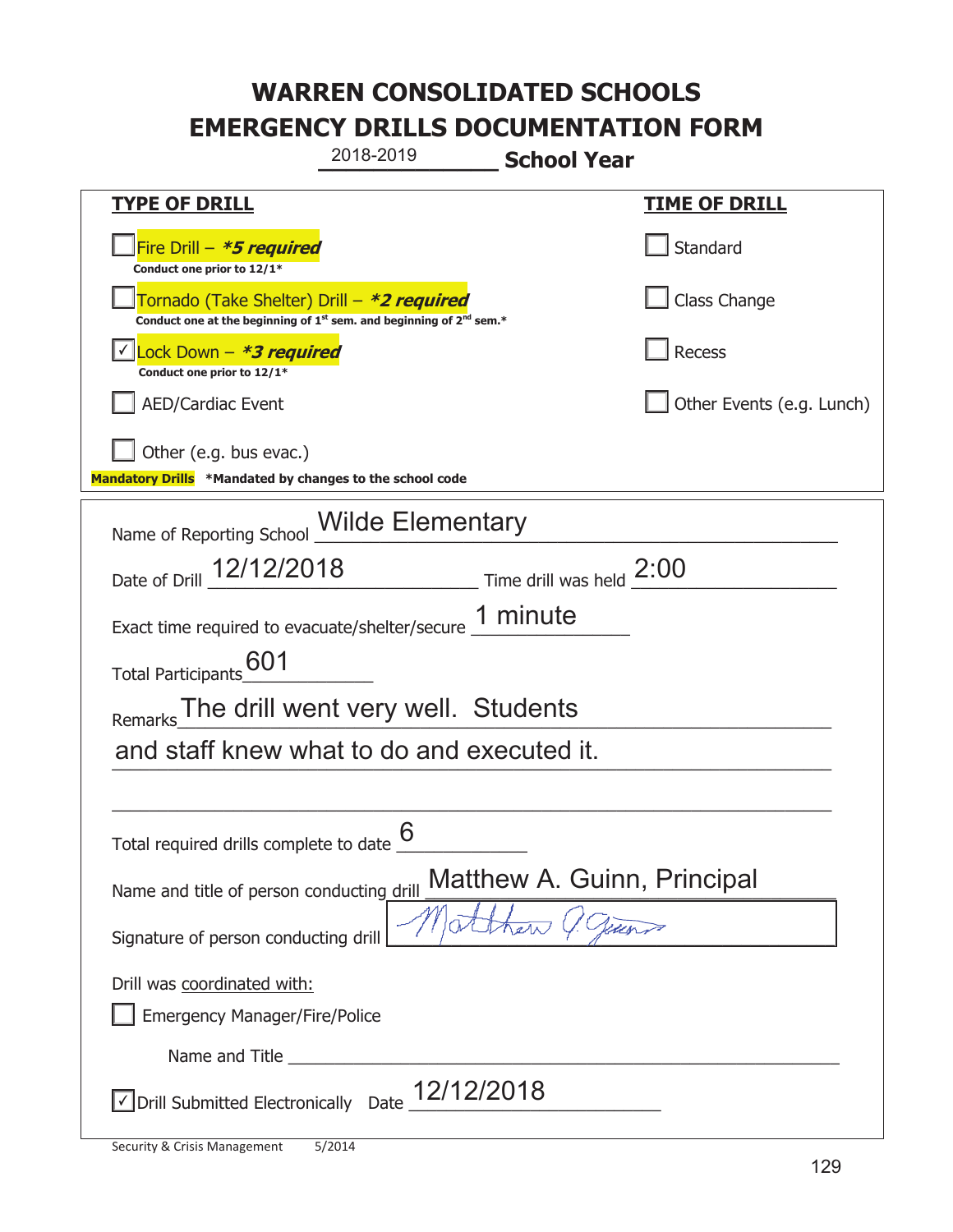|                                                                                            | 2018-2019<br><b>School Year</b>                                               |                           |
|--------------------------------------------------------------------------------------------|-------------------------------------------------------------------------------|---------------------------|
| <u>TYPE OF DRILL</u>                                                                       |                                                                               | <u>TIME OF DRILL</u>      |
| <u>√ <mark>Fire Drill – <i>*<b>5 required</b></i></mark></u><br>Conduct one prior to 12/1* |                                                                               | $\cup$ Standard           |
| Tornado (Take Shelter) Drill – *2 required                                                 | Conduct one at the beginning of $1^{st}$ sem. and beginning of $2^{nd}$ sem.* | Class Change              |
| ock Down – <b>*3 required</b><br>Conduct one prior to 12/1*                                |                                                                               | Recess                    |
| <b>AED/Cardiac Event</b>                                                                   |                                                                               | Other Events (e.g. Lunch) |
| Other (e.g. bus evac.)<br>Mandatory Drills *Mandated by changes to the school code         |                                                                               |                           |
|                                                                                            | Name of Reporting School <i>Wilde</i> Elementary                              |                           |
| Date of Drill 11/08/2018                                                                   | $\frac{9:30}{\frac{1}{2}}$ Time drill was held $\frac{9:30}{\frac{1}{2}}$     |                           |
| Exact time required to evacuate/shelter/secure $2$ min.                                    |                                                                               |                           |
| Total Participants 589                                                                     |                                                                               |                           |
|                                                                                            | In and out quick. Students are getting the hang of it.                        |                           |
|                                                                                            |                                                                               |                           |
|                                                                                            |                                                                               |                           |
| 4<br>Total required drills complete to date                                                |                                                                               |                           |
| <b>Matthew A. Guinn</b><br>Name and title of person conducting drill                       |                                                                               |                           |
| Signature of person conducting drill                                                       |                                                                               |                           |
| Drill was coordinated with:<br><b>Emergency Manager/Fire/Police</b>                        |                                                                               |                           |
|                                                                                            |                                                                               |                           |
| Drill Submitted Electronically Date                                                        | 11/08/2018                                                                    |                           |

t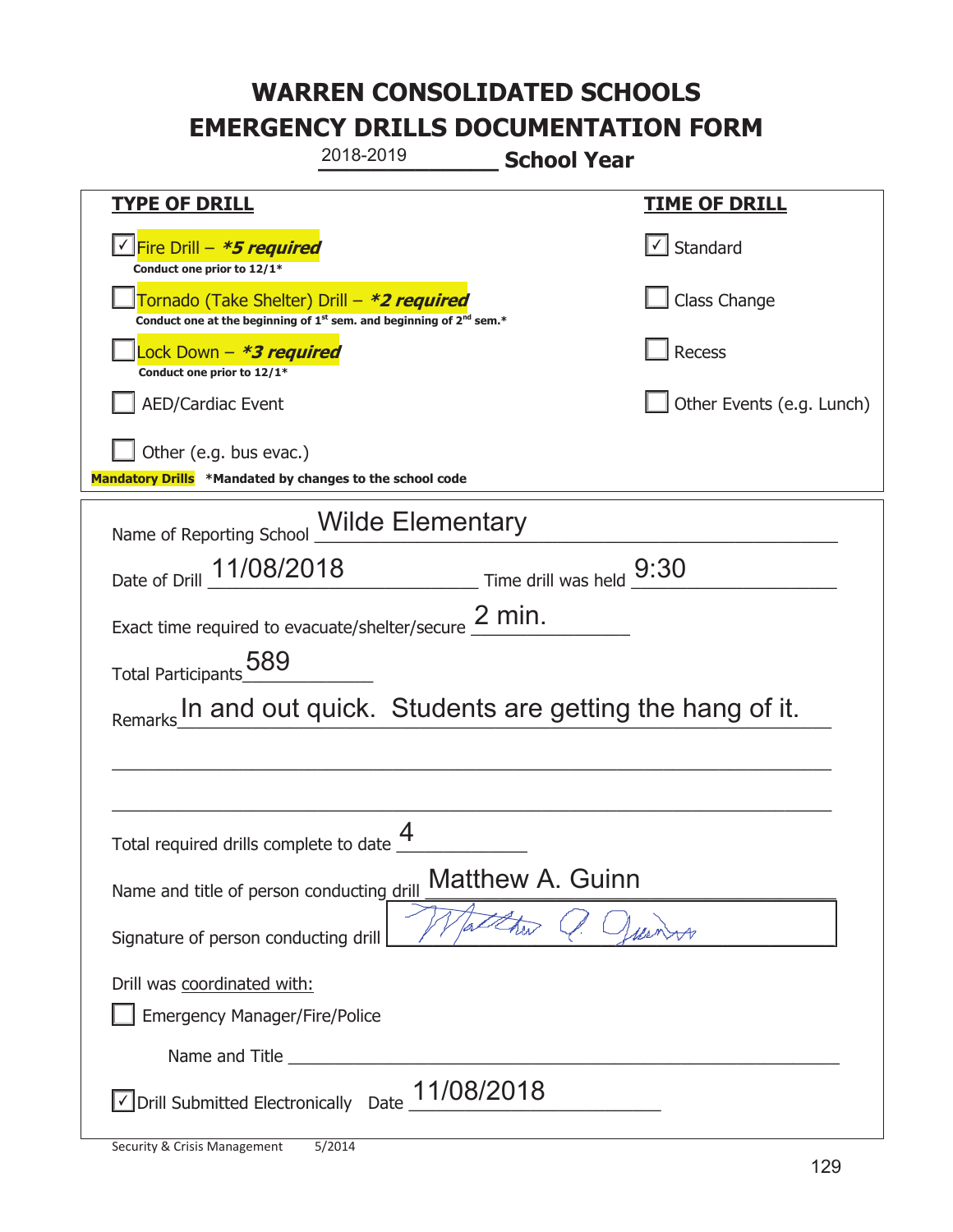| <u>TYPE OF DRILL</u>                                                                                                                      | <u>TIME OF DRILL</u>      |  |
|-------------------------------------------------------------------------------------------------------------------------------------------|---------------------------|--|
| <u>√ Fire Drill – <i>*5 required</i></u>                                                                                                  | $\cup$ Standard           |  |
| Conduct one prior to 12/1*                                                                                                                |                           |  |
| Tornado (Take Shelter) Drill – *2 required<br>Conduct one at the beginning of 1 <sup>st</sup> sem. and beginning of 2 <sup>nd</sup> sem.* | Class Change              |  |
| Lock Down – <b>*<i>3 required</i></b><br>Conduct one prior to 12/1*                                                                       | Recess                    |  |
| <b>AED/Cardiac Event</b>                                                                                                                  | Other Events (e.g. Lunch) |  |
| Other (e.g. bus evac.)<br>Mandatory Drills *Mandated by changes to the school code                                                        |                           |  |
|                                                                                                                                           |                           |  |
| Name of Reporting School Milde Elementary                                                                                                 |                           |  |
| Date of Drill 10/17/2018 Time drill was held 1:15                                                                                         |                           |  |
| Exact time required to evacuate/shelter/secure 2 minutes                                                                                  |                           |  |
| 610<br><b>Total Participants</b>                                                                                                          |                           |  |
| Drill went very well on this beautiful cool<br>Remarks                                                                                    |                           |  |
| October day.                                                                                                                              |                           |  |
|                                                                                                                                           |                           |  |
| Total required drills complete to date                                                                                                    |                           |  |
| Matthew A. Guinn<br>Name and title of person conducting drill                                                                             |                           |  |
| Signature of person conducting drill                                                                                                      | Jerroy                    |  |
| Drill was coordinated with:                                                                                                               |                           |  |
| <b>Emergency Manager/Fire/Police</b>                                                                                                      |                           |  |
|                                                                                                                                           |                           |  |
| 10-17-2018<br>√ Drill Submitted Electronically Date                                                                                       |                           |  |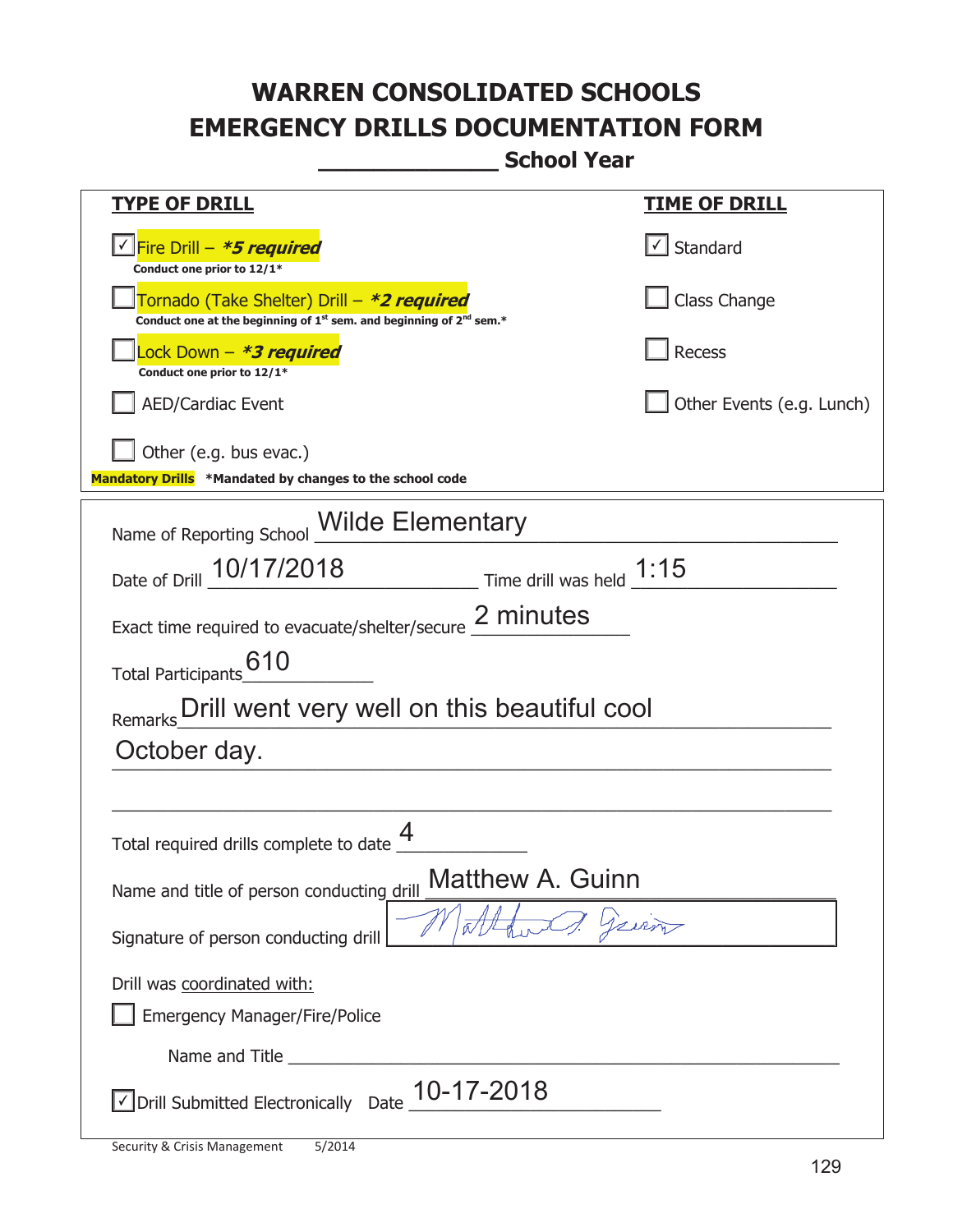| 2018-2019<br><b>School Year</b>                                                                                             |                           |  |
|-----------------------------------------------------------------------------------------------------------------------------|---------------------------|--|
| <b>TYPE OF DRILL</b>                                                                                                        | <b>TIME OF DRILL</b>      |  |
| Fire Drill $-$ <b>*5 required</b><br>Conduct one prior to 12/1*                                                             | $\lfloor$ Standard        |  |
| Tornado (Take Shelter) Drill – *2 required<br>Conduct one at the beginning of $1^{st}$ sem. and beginning of $2^{nd}$ sem.* | Class Change              |  |
| Lock Down - *3 required<br>Conduct one prior to 12/1*                                                                       | Recess                    |  |
| <b>AED/Cardiac Event</b>                                                                                                    | Other Events (e.g. Lunch) |  |
| Other (e.g. bus evac.)<br>Mandatory Drills *Mandated by changes to the school code                                          |                           |  |
| Name of Reporting School <b>Wilde Elementary</b>                                                                            |                           |  |
| Date of Drill 10-3-2018<br>Time drill was held 10:00                                                                        |                           |  |
| Exact time required to evacuate/shelter/secure 2 minutes                                                                    |                           |  |
| 609<br>Total Participants                                                                                                   |                           |  |
| Halloween Monsters in the classrooms made this a very real experience.<br>Remarks                                           |                           |  |
|                                                                                                                             |                           |  |
|                                                                                                                             |                           |  |
| Total required drills complete to date $\frac{2}{3}$                                                                        |                           |  |
| <b>Matthew A. Guinn</b><br>Name and title of person conducting drill                                                        |                           |  |
| Signature of person conducting drill                                                                                        |                           |  |
| Drill was coordinated with:                                                                                                 |                           |  |
| Emergency Manager/Fire/Police                                                                                               |                           |  |
|                                                                                                                             |                           |  |
| 10-03-2018<br>√ Drill Submitted Electronically Date                                                                         |                           |  |